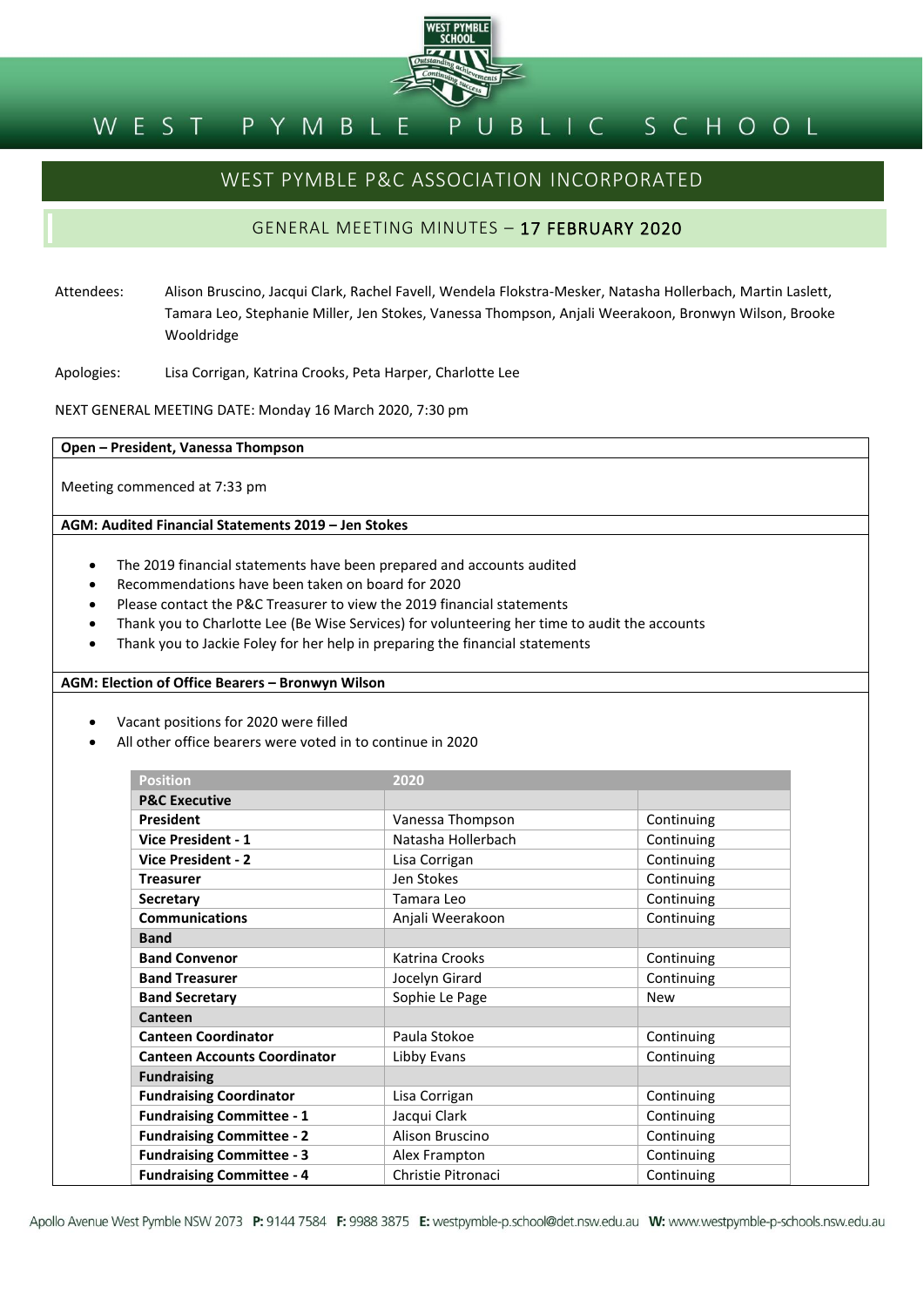| <b>Fundraising Committee - 5</b>      | <b>Melanie Mather</b>    | Continuing               |
|---------------------------------------|--------------------------|--------------------------|
| <b>Fundraising Committee - 6</b>      | Nicole Mason             | Continuing               |
| <b>Fundraising Committee - 7</b>      | Lisa Bilbe               | Continuing               |
| <b>Fundraising Committee - 8</b>      | $\overline{\phantom{0}}$ | $\overline{\phantom{0}}$ |
|                                       |                          |                          |
| <b>Grants Committee</b>               | Natasha Hollerbach       | Continuing               |
| <b>Grants Committee</b>               | Alison Bruscino          | <b>New</b>               |
|                                       |                          |                          |
| <b>Pre-loved Uniforms Coordinator</b> | Sharlynn Irvin           | Continuing               |
|                                       |                          |                          |
| <b>Teas Coordinator</b>               | Alison Bruscino          | Continuing               |
| <b>Teas Coordinator</b>               | Paulina Okunew           | <b>New</b>               |
|                                       |                          |                          |
| <b>Working Bee Coordinator</b>        | Lisa Bilbe               | Continuing               |
|                                       |                          |                          |
| <b>Class Parent Liaison</b>           | Lisa Corrigan            | Continuing               |

#### **GM: Minutes of previous meeting**

GM minutes from 2 December 2019 were approved

#### **Business arising from previous meeting/s**

Please refer to the *'P&C General Meeting – Action Items*' appended for a complete list

#### **Senior boys toilets**

- Staff are continually reminding students of appropriate toilet behaviour
- The school caretaker has been notified of the current repairs required and is in the process of rectifying issues
- Locks are continually being repaired/replaced and doors reopened
- There is at least one toilet with a big round dispenser in each block to help students that have difficulty with the other dispensers

#### **Communication – school and P&C**

- Results of the communication survey are being reviewed
- Vanessa and Anjali will meet with Bronwyn in a couple of weeks to discuss the results
- A summary of the survey results will be provided after this meeting takes place

#### **Options for band rehearsals on Thursdays**

- There are no spare demountables for the band to use this year
- OOSC has agreed to the Performance Band's use of the hall on Thursday afternoons for rehearsals
- OOSC will have access to the library during this time

#### **Class parent responsibilities document**

- The document was circulated to 2019 class parents for review towards the end of Term 4 and a few parents responded
- These parents were happy to be the communication liaison between the P&C and the school community and recommended teachers make it clear to 2020 class parents that this is a requirement of the role
- They felt the responsibility of translating messages for non-English speaking parents was not suitable for class parents to undertake
- It was agreed that the wording regarding translations would change and class parents would be asked to assist in seeking out options for translations should they be approached
- Teachers will assist in collecting information regarding non-English languages spoken at home to help with translation options
- Minor changes to the document will be made by the P&C and reviewed by Bronwyn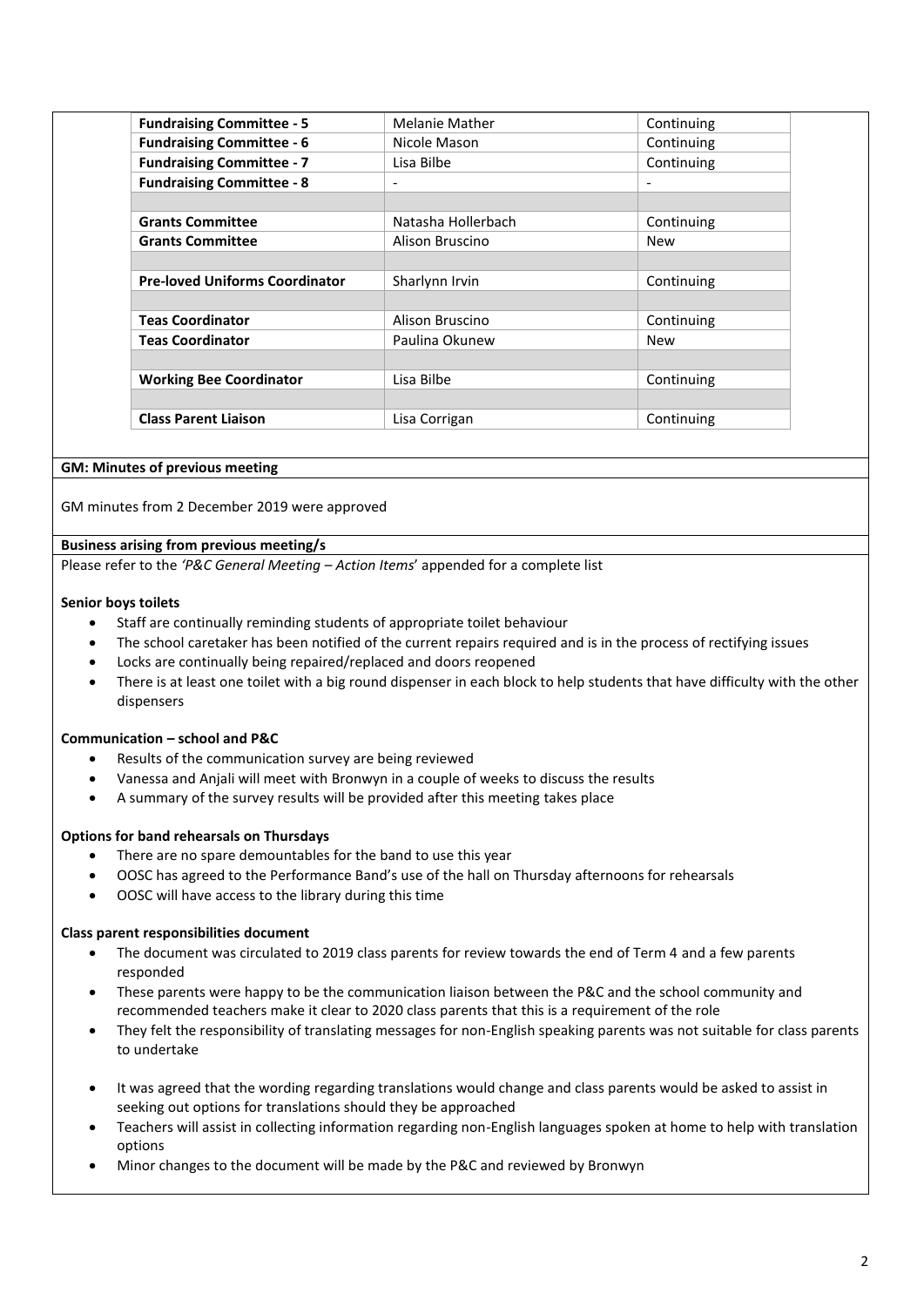#### **Canteen - review use of plastic spoons and forks**

• Refer to *'Canteen report'*

#### **Kindergarten balustrade**

- Although the height is still a safety concern it is now a closed item based on earlier feedback from the Department of Education (i.e. it met requirements at the time of construction)
- Bronwyn will continue to flag the issue with Assets at every opportunity

#### **Girls uniform survey**

- The new survey was included in the school newsletter on 6 December 2019
- Results will be published in the next newsletter on 21 February 2020
- Options have been narrowed down and final approval by the school community will be required

| <b>Action Items</b> | <b>Responsible Person</b> | Date |
|---------------------|---------------------------|------|
|                     |                           |      |

**Principal's report – Bronwyn Wilson**

#### **Class formation procedure**

- The school has had many queries about the 2020 class formations and spent time addressing negative feedback
- The school has a policy in place 'Class Formation Procedures' referencing the Department of Education policy 'Leading and Managing the School' (available in the Week 2 newsletter)
- The class formation process begins in Term 3 each year and the document outlines all the factors that come into play in determining a student's class
- Valid parent requests are considered in this process however the principal has the final decision
- Parent requests were still being received early this year which further delayed the outcomes

#### **School media**

- The school website now has a media page in the 'For Parents' section
- Photos of school events will be posted here bearing in mind parental 'Permission to Publish' instructions

#### **Playground upgrade**

- With funding in place the school has been given the go ahead from the Department of Education for the next phase of the playground upgrade
- Urban Landscapes is currently finalising their quote and a timeline of works will be established once the quote has been received in approx. 1 week
- The area to be upgraded continues on from the wooden equipment near the hall & canteen and will include trees, sandpit, treasure box, wooden forts for sport houses

#### **Stage based education**

- The kindergarten information pack provides information on the 6 key learning areas each stage follows
- More information can be found in the syllabus document that each teacher uses as a guide in the classroom
- The school handbook also provides useful information and parents are encouraged to refer to it throughout their child's schooling
- Parental concerns about composite classes are understood however students are able to cope and stage based education is standard across all schools in NSW

## **'Meet the Teacher' sessions**

- Most sessions will take place on Friday, however some Stage 2 sessions will take place on Thursday
- Kindergarten sessions will take place last and lead into the 2020 Welcome Night
- All parents are encouraged to come to the sessions as there is always something new occurring in the classrooms
- It was noted that educational acronyms are not always common knowledge to parents
- Teachers can be approached for explanations and a glossary will be published in the school newsletter and on the school website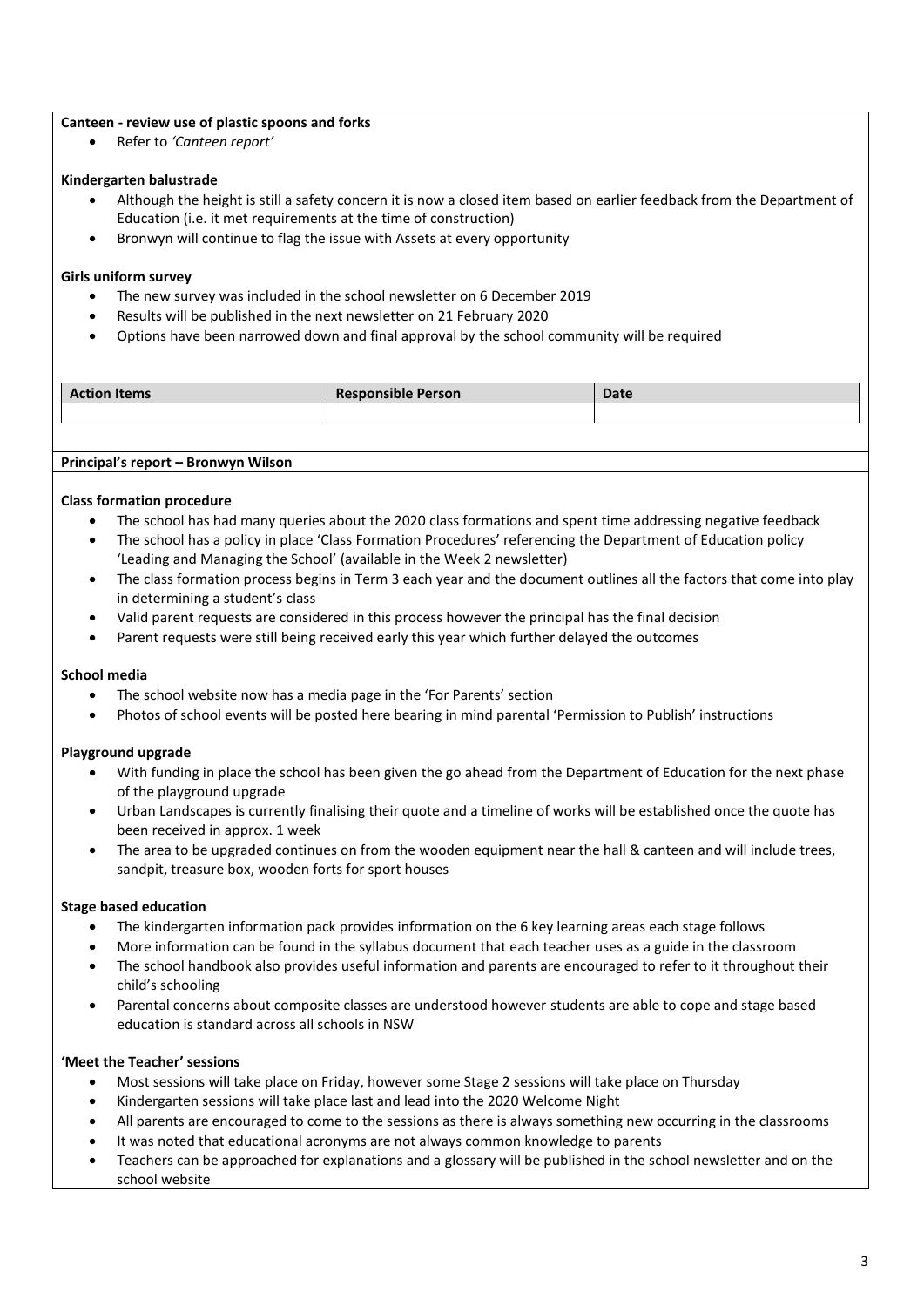#### **School assemblies**

- This year assemblies will change to one whole school assembly every two weeks on Fridays
- Assemblies will take place on even weeks at 2:10 pm
- Students will take part in a wellbeing hour on odd weeks
- Class merit awards are being reviewed and may increase from 2 to 3 per class
- Parents won't be notified of general assembly merit awards however are welcome to attend these assemblies each fortnight
- Recognition ceremonies will still take place in Week 9 each term

#### **Canteen**

- The school has requested that frozen treats are not sold during the afternoon recess as there is not enough time for the students to finish them
- The canteen has always had a policy of no juice cups for recess and it was agreed that other frozen treats won't be sold after 2:00 pm
- There is already a policy in place at lunch time to stop frozen treat sales at 11:50 am

#### **Dr Shoe**

• Dr Shoe will be onsite with a stall on 13 March 2020

| <b>Action Items</b>                   | <b>Responsible Person</b> | <b>Date</b> |
|---------------------------------------|---------------------------|-------------|
| Publish educational acronyms glossary | Bronwyn Wilson            | ASAP        |
| in the school newsletter and on the   |                           |             |
| school website                        |                           |             |

#### **Treasurer's report – Jen Stokes**

## **West Pymble P&C Association Inc.**

## **Treasurer's Report**

as of 7 February 2020

#### **Bank Accounts - Balances and Movements on Accounts**

The current cash balance is \$162,107.78, a decrease from the previous P&C Meeting. The balance is made up of the following:

| <b>Accounts:</b>                   | 28 October   | 30 November  | 7 February   |
|------------------------------------|--------------|--------------|--------------|
|                                    |              |              |              |
| <b>P&amp;C Transaction Account</b> | \$28,105.50  | \$37,848.08  | \$38,346.80  |
| <b>P&amp;C Investment Account</b>  | \$44,811.77  | \$44,820.60  | \$44,828.32  |
| P&C Building Fund Account          | \$13,474.00  | \$13,476.65  | \$13,478.97  |
| P&C funds held by WPPS             | \$18,206.81  | \$18,545.55  | \$18,728.05  |
| Canteen Account                    | \$3,388.54   | \$4,081.49   | \$3,438.23   |
| Canteen cash draw                  | \$50.00      | \$50.00      | \$50.00      |
| <b>Band Transaction Account</b>    | \$21,934.25  | \$21,286.97  | \$15,640.87  |
| <b>Band Investment Account</b>     | \$30,759.93  | \$27,591.79  | \$27,596.54  |
|                                    |              |              |              |
| <b>Total</b>                       | \$160,730.80 | \$167,701.13 | \$162,107.78 |

#### **Band Accounts**

The decrease is due to Term 4 Key Music band fees, instrument service deposit, sheet music and filing cabinet purchase. The band is currently receiving 2020 band fees from those students participating in band.

#### **Canteen Accounts**

Invoices and payroll liabilities from 2019 have been subsequently paid.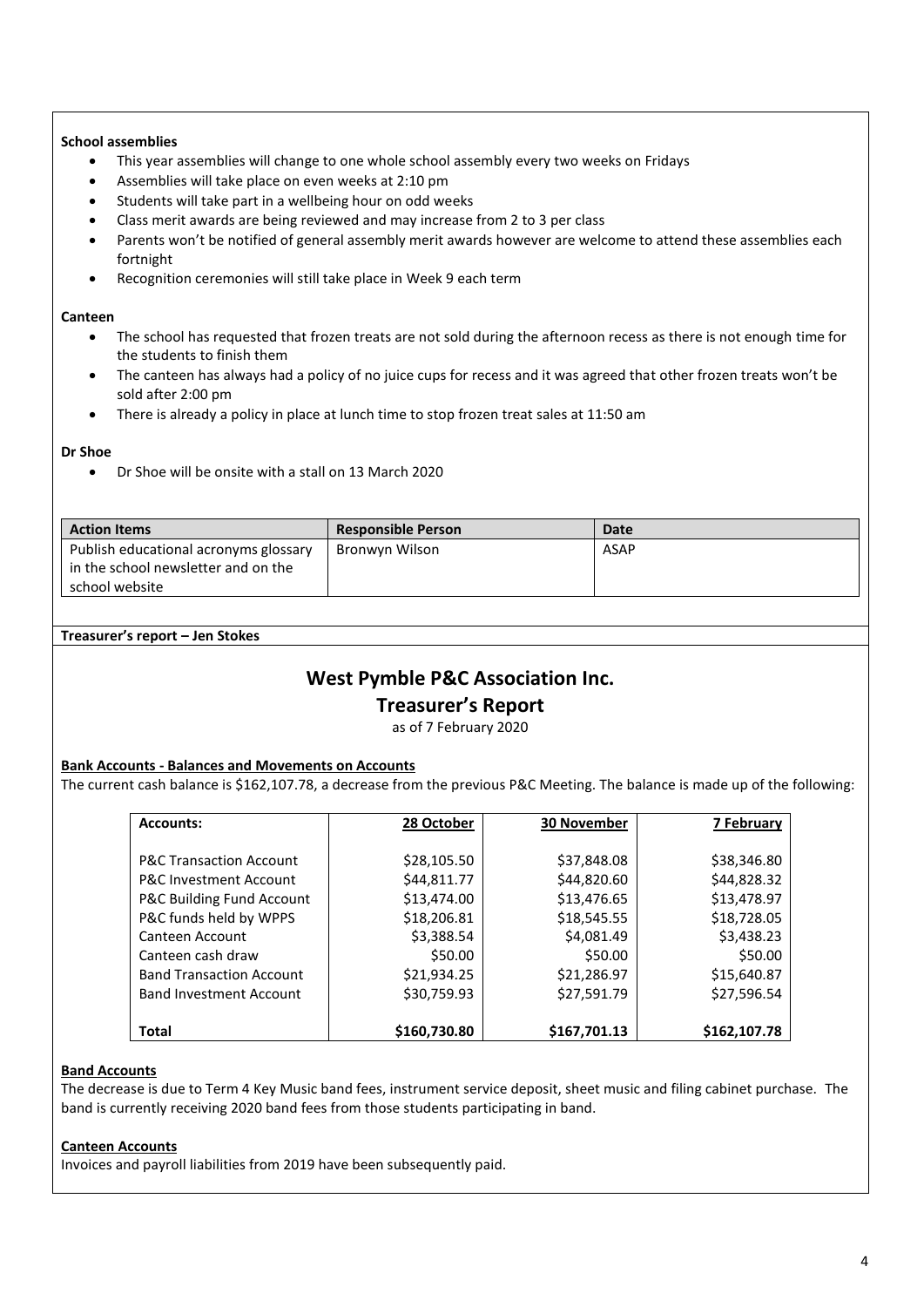## **P&C Transaction Account**

The P&C has already had \$396.00 of income from the Term 1 Second Hand Clothing Stall! Welcome Night tickets are currently available through TryBooking and we expect another successful night. The Green Team has also recorded \$129.00 in bottle recycling refunds for 2020.

The P&C expects to pay approximately \$28,100 to the school to help teachers with their classroom supplies and the school with maintaining an extra learning support teacher. Payment is expected to be made once final numbers have been received.

| .<br><b>Action Items</b> | $\cdots$<br><b>Responsible Person</b> | Date |
|--------------------------|---------------------------------------|------|
|                          |                                       |      |

#### **Band report – Tamara Leo for Katrina Crooks**

**Start of year**

- The band is off to a great start with 33 Year 3 students starting in Training Band, an increase on last year
- There are currently 81 students enrolled in the band program, an increase of 5 from the end of last year
- Training Band lessons have started and full band rehearsals will start approx. Week 7/8
- Performance and Concert Band rehearsals started last week

#### **Band committee**

- All key band committee positions have been filled except Band Camp Coordinator
- The 2020 band committee members are:

| <b>Band Program Convenor</b>        | Katrina Crooks                 |                  |
|-------------------------------------|--------------------------------|------------------|
| Secretary                           | Sophie Le Page                 |                  |
| <b>Treasurer</b>                    | Jocelyn Girard                 |                  |
| <b>Instrument Coordinator</b>       | Alison Edler                   |                  |
| <b>Performance Band Coordinator</b> | Vanessa Ricketts               |                  |
| <b>Concert Band Coordinator</b>     | Vivien Watson                  |                  |
| <b>Training Band Coordinator</b>    | Soo Oh                         | New to committee |
| <b>Music Librarians</b>             | Nick Williams and Gunce Ozturk | New to committee |
| <b>School Liaison Teacher</b>       | Ellie Gilman                   |                  |
| <b>Band Camp Coordinator</b>        | (vacant)                       |                  |

- The addition of Music Librarians will ease the workload of the Band Coordinators
- Following the departure of Rachael Merlo, Ellie Gilman will take over as the liaison teacher and the band looks forward to working with her this year
- Without a Band Camp Coordinator the committee members will need to spread the work between them
- A special mention to Miriam Methven, who after many years of outstanding service has stepped down from the committee as she does not have any children in the program this year
- 2019 was a year of transition with a change of Band Convenor and several new committee members so a key focus this year will be capturing and documenting the collective knowledge to assist with future committee transitions

#### **Upcoming events**

- There are no external events for Term 1
- The Performance Band will play at the Recognition Ceremony in Week 9
- Band Camp is the first major event on the calendar (15 17 May) and information will be sent to families this term
- Bronwyn flagged that the new 2 week NAPLAN testing period (12 -22 May) now clashed with band camp
- Although the current booking can't be changed it was requested that future bookings take into consideration the NAPLAN testing period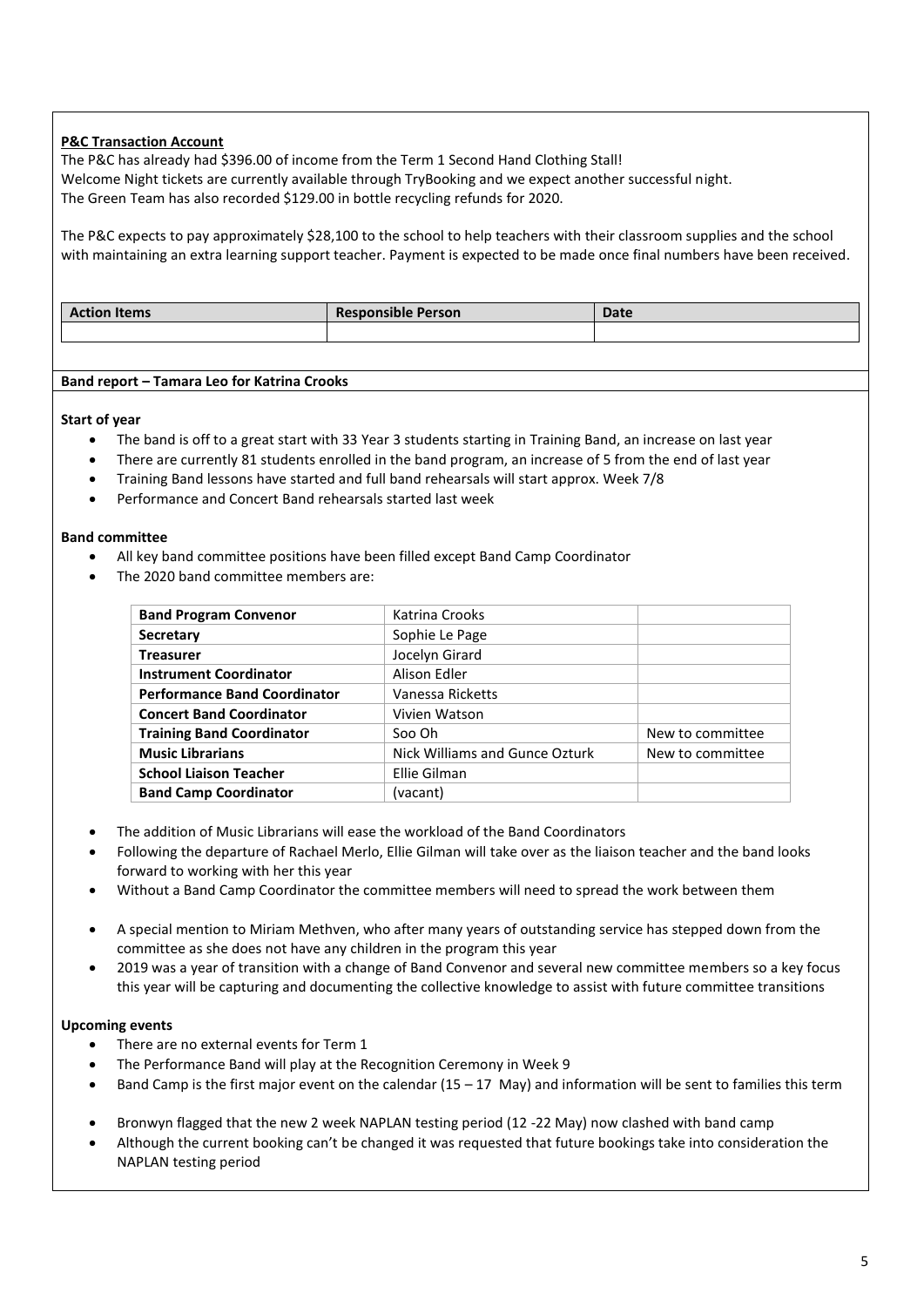#### **Finances**

- The 2020 budget was presented to members at the meeting and no objections were raised
- Band fees and instrument hire fees were increased in 2019 and the committee proposes not to raise fees this year
- The band committee unanimously proposes that the Thiara family should not be charged fees this year given the tragic personal circumstance last year (fee total approx. \$1180)
- Significant cost savings were made in 2019 and a projected deficit in 2020 of approx. \$2600 would easily be covered by the 2019 surplus
- By maintaining current fees the band families can benefit from the 2019 surplus

**Motion** – Approval of budget including the decision not to raise band fees for 2020 and to cover the band fees for the Thiara family

**Vote** – The motion passed unanimously

#### **Instrument inventory**

- All instruments hired out in 2019 were serviced over the summer holidays
- Hire instruments have been allocated for this year and issued once fees have been paid
- A big thank you to Alison Edler and Miriam Methven for conducting a full instrument audit over the past 4 months and compiling a comprehensive instrument inventory
- 4 instruments are being considered for write-off as they are no longer in a useable condition and cannot be cost effectively repaired

#### **Cake Stall**

- The Band Committee would like to run a cake stall at the school during the September Local Council Elections
- The P&C Executive have agreed to this

#### **Performance Band rehearsal location**

- Many thanks to OOSC for agreeing to the Performance Band's use of the hall on Thursday afternoons for rehearsals and Bronwyn's facilitation of this arrangement
- The difficult logistics of relocating rehearsals has been avoided and is much appreciated by the band team

| <b>Action Items</b> | <b>Responsible Person</b> | Date |
|---------------------|---------------------------|------|
|                     |                           |      |

**Canteen report – Wendela Flokstra-Mesker**

#### **Cleaning**

- The new cleaner is not doing a good job and the canteen needs to be a top priority to meet safety standards
- The school is aware of all the cleaning issues and Bronwyn is actively pursuing the cleaning company, Facilities First
- The cleaning issue has also been flagged with the local area Principal rep. to discuss with the Department of Education Assets group

#### **Staffing**

- Lillian has finished working in the canteen and a new staff member needs to be hired
- There are several candidates and options are being considered

#### **Communication**

- The Term 4 sausage sizzle ordering cut off time became a problem last year and many parents missed out on ordering
- Options to communicate cut off times closer to the date will be considered to improve ordering issues this year

#### **Cutlery**

- The option to encourage students to bring their own cutlery is still under review
- Sporks are still being supplied with food and at this stage the supplier won't change their process
- Options to buy bamboo cutlery are being investigated however they are more expensive so the cost would be passed onto parents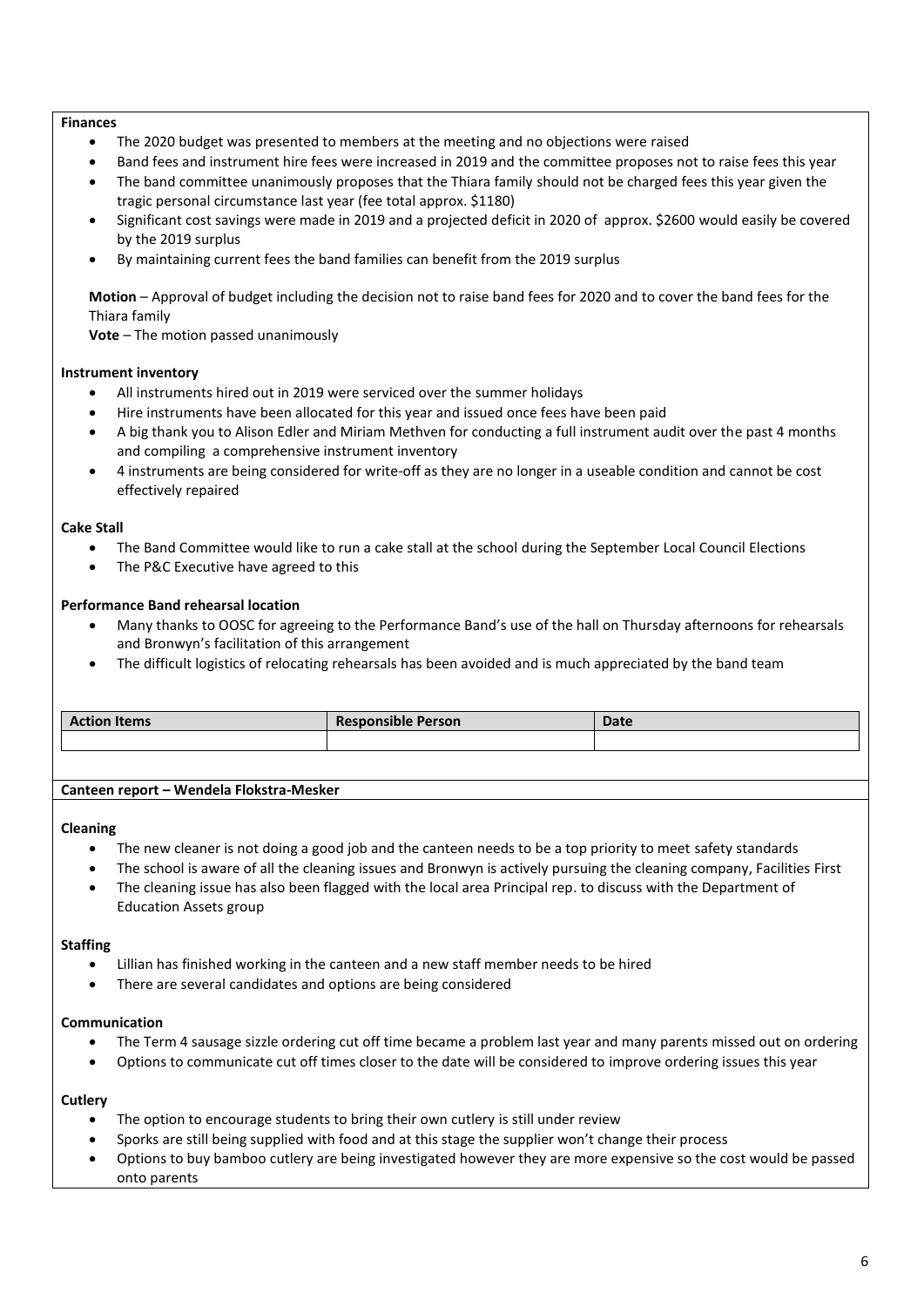- It was suggested that metal cutlery is purchased with a 10 cent scheme set up to encourage returns
- A message will be added to the School24 website to encourage students to start bring their own cutlery
- Some school canteens that have become waste free and could provide good insight on how to proceed

#### **Opening days**

- The canteen is currently open Tuesday, Thursday and Friday however Tuesday is a slow day
- A proposal to consider changing the opening days was put forward
- A survey will be set up to gain feedback on a Wednesday, Thursday, Friday scenario and the breakdown of Tuesday's earnings will also be reviewed before a decision is made

#### **Kindergarten canteen excursion**

The excursion note needs to be updated for 2020 to reflect the flipped school day times

#### **OOSC**

- The casual staff cleaning standards need to improve
- A copy of the Health and Safety standards will be given to OOSC to raise at their meeting
- It was recommended that Nada attend the Health and Safety supervisor course as part of her canteen training

#### **Milk supplier**

- The milk supplier has been changed and deliveries will now take place very early in the morning
- An esky needs to be purchased (or donated by the school community) to house the milk for up to 1 hour before the caretaker can move the milk inside (approx. 110 L esky, up to \$200)

| <b>Action Items</b>                   | <b>Responsible Person</b>       | Date        |
|---------------------------------------|---------------------------------|-------------|
| Provide details of waste free school  | Jen Stokes                      | ASAP        |
| canteens                              |                                 |             |
| Arrange survey for changes to canteen | Vanessa Thompson                | Term 1      |
| opening days                          |                                 |             |
| Analyse Tuesday canteen earnings      | Wendela Flokstra-Mesker/Vanessa | Term 1      |
|                                       | Thompson                        |             |
| Arrange H&S course for Nada           | Wendela Flokstra-Mesker         | <b>ASAP</b> |
| Investigate esky options for milk     | Wendela Flokstra-Mesker         | <b>ASAP</b> |
| deliveries                            |                                 |             |

#### **OOSC report – Jacqui Clark**

#### **Start of year**

- Students have settled into the start of the new year very well
- The expansion is in place and waitlists have reduced significantly
- The hall is being used in the afternoons, except Thursdays during band rehearsals
- The library has been made available during this time
- The canteen is being used for food preparation and an invoice from the P&C has been received

#### **Grant submission**

- An application was submitted over the summer holidays for a government infrastructure grant (max. \$30,000)
- The outcome is pending

#### **Committee meeting**

• The next OOSC committee meeting will take place on Monday, 24 February 2020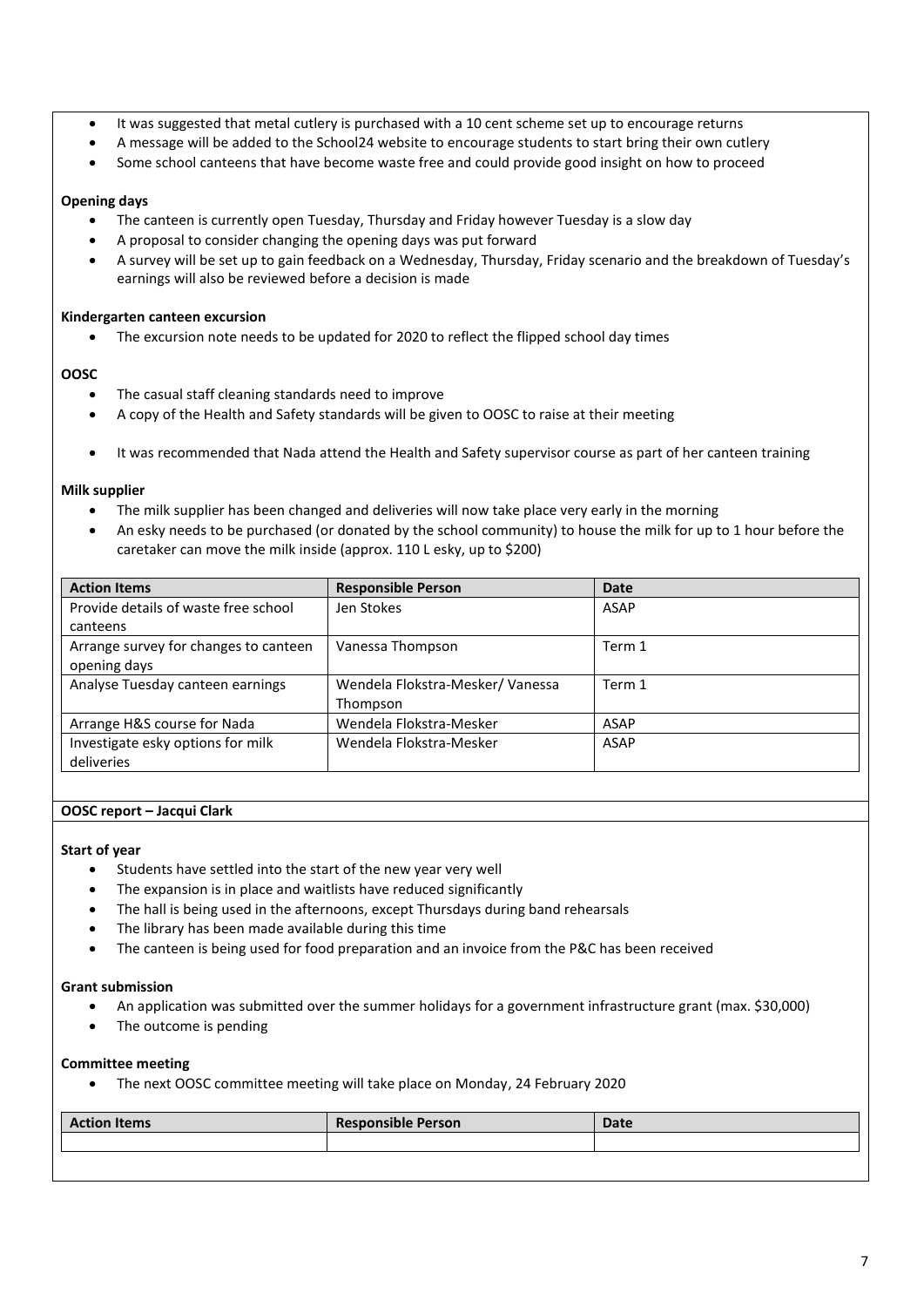## **Fundraising report – Tamara Leo for Lisa Corrigan**

## **Event summary**

- Pre-loved Uniform Stall Saturday, 1 February 2020
	- o The Term 1 stall was held on the school grounds (school hall) and raised \$396
- Tea and Tissues Monday, 3 February 2020
	- o The event went well with a great turn out from new school families
	- o Thank you to the McEwan family for hosting and all the 2019 kindergarten families that provided refreshments
	- o Although some food was not received there was still plenty to serve and quantity adjustments for 2021 will be made

## **Upcoming events**

- Welcome Night Friday, 21 February 2020
	- o Ticket sales are slow (32 to date) compared to last year (77 online sales)
	- o Another SZapp message would help increase numbers, a Facebook message was posted over the weekend
	- o All current and new parents are encouraged to attend the Welcome Night
- Grandparents Day Monday, 6 April 2020
	- o Wishing Tree items need to be compiled and teacher input is required over the next few weeks
	- o Prizes for a raffle are currently being sought after

## **Other events – Rachel Favell**

- Jump Rope for Heart and Colour Run
	- o P&C input on which school events should run in 2020 was requested
	- o Jump Rope for Heart is normally run every 2 years at the school however there is an opportunity to host a Colour Run this year
	- $\circ$  It was determined that holding both events would be too much in one year and Jump Rope for Heart may be delayed to the following year
- Fundraiser for Maddy
	- o Channel 7's Better Homes and Gardens program was approached last year to assist in creating a quiet space on the school grounds in memory of Maddy Gladen
	- o This project is still being pursued

| <b>Action Items</b>                    | <b>Responsible Person</b>          | Date        |
|----------------------------------------|------------------------------------|-------------|
| Request teacher input for Wishing Tree | Bronwyn Wilson/ Natasha Hollerbach | <b>ASAP</b> |
| items                                  |                                    |             |

## **Grant committee report – Natasha Hollerbach**

## **Local Schools Community Grant**

- An application for funds was submitted in September 2019
- Funds were sought for the next phase of the playground upgrade
- As yet State MP, Alister Henskens' office has not indicated if the grant was successful

## **Community Building Partnership**

- Federal MP, Paul Fletcher's office has awarded \$10,000 to the next phase of the playground upgrade
- The \$30,000 project is ready to proceed with a contribution from the school and P&C of \$10,000 each
- Refer to *'Principal's report'* for further details

| <b>Action Items</b> | <b>Responsible Person</b> | <b>Date</b> |
|---------------------|---------------------------|-------------|
|                     |                           |             |
|                     |                           |             |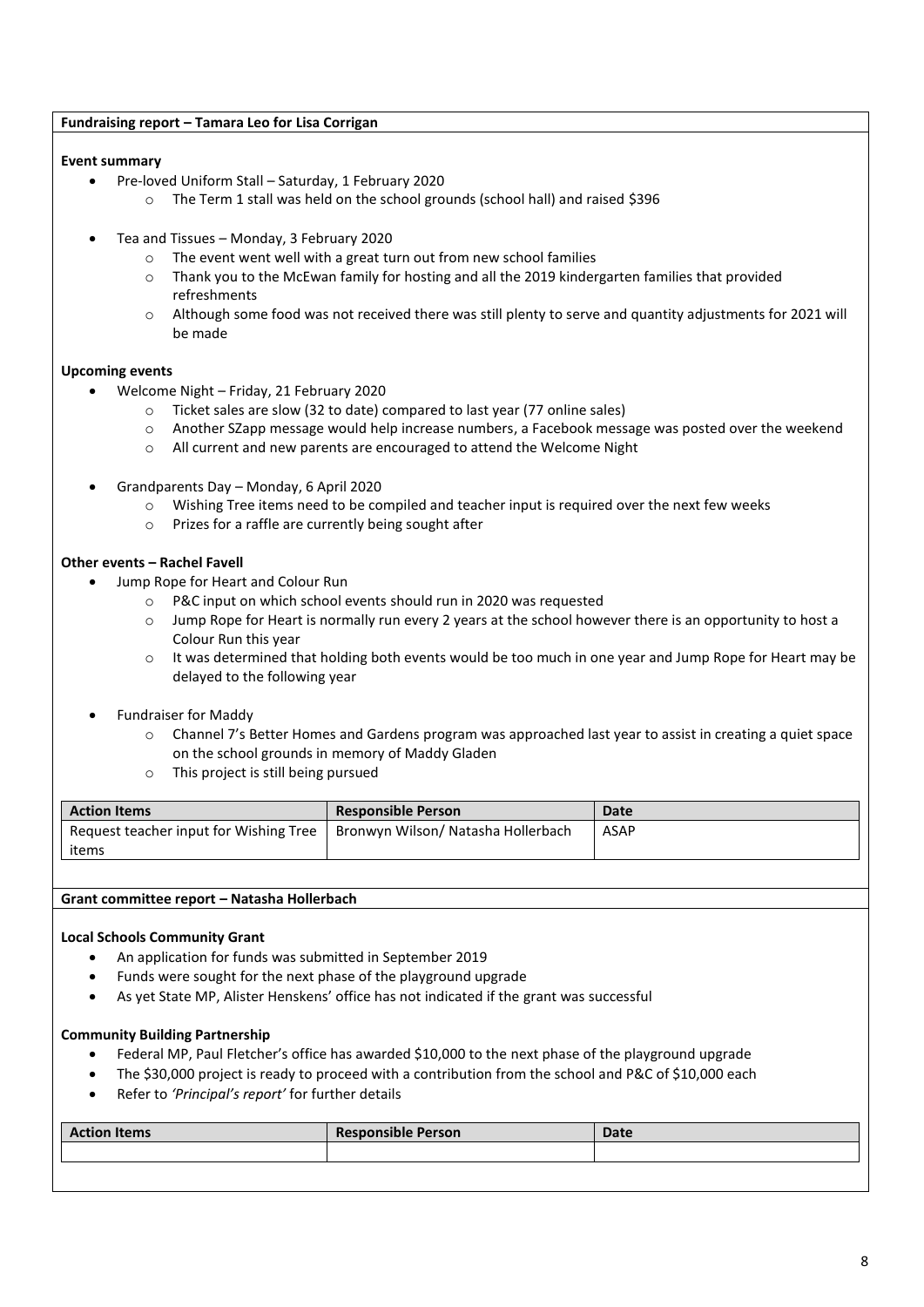#### **General business**

## **Working With Children Check (WWCC) – Tamara Leo**

- All volunteers at the school need to complete one of the options below:
	- o Most volunteering, e.g. literacy, sport, canteen only requires the completion of *Appendix 5 – Declaration for volunteers and non-child related contractors* form and a *100 point ID check*
	- o Volunteers that attend overnight events, e.g. band camp are required to complete *Appendix 11 – Declaration for child related work – Specified volunteer/child related contractor*, a *100 point ID check,* and apply for a *Working With Children Check - Notification of Clearance* through Service NSW
- Appendix 5 and 11 forms are available at the office, on the school website ('Permission Notes and Forms' in the 'For Parents' section) and Department of Education website
- Completed forms, ID check details and WWCC clearance details need to be provided to the office before volunteering commences
- Appendix 5 is valid for the duration of the volunteering period, so if you are an active participant in the school each year you are covered until your child completes Year 6
- A WWCC clearance is valid for 5 years
- During the upcoming Meet the Teacher sessions teachers will explain the requirements to parents and the office will have several hard copy forms available in the classrooms for parents to take home and complete
- The P&C will actively promote the completion of forms by volunteers for their events, including band and canteen

## **Trivia Night survey results – Vanessa Thompson**

- The survey received a great response from the school community and all the feedback will be taken on board when planning this year's Trivia Night
- The school community would still like the P&C to host an annual Trivia Night and Friday night was still preferred
- The option of hiring a quiz master and MC for this year's event has already been explored
- The theme will be voted on at the 2020 Welcome Night

## **Author visit – Brooke Wooldridge**

- Through community connections the school could have an opportunity for local author David Hunt to visit
- David is a writer, historian and children's book author with a passion for Australian history
- His visit may be suitable for Stage 2 students learning Australian history
- It was recommended that Brooke speak with the Stage 2 Coordinator and Librarians to see what arrangements could be made

| <b>Action Items</b>                                  | <b>Responsible Person</b> | <b>Date</b> |  |  |  |
|------------------------------------------------------|---------------------------|-------------|--|--|--|
|                                                      |                           |             |  |  |  |
|                                                      |                           |             |  |  |  |
| Close & next meeting                                 |                           |             |  |  |  |
| Meeting closed at 9:25pm                             |                           |             |  |  |  |
| Next General Meeting - Monday 16 March 2020, 7:30 pm |                           |             |  |  |  |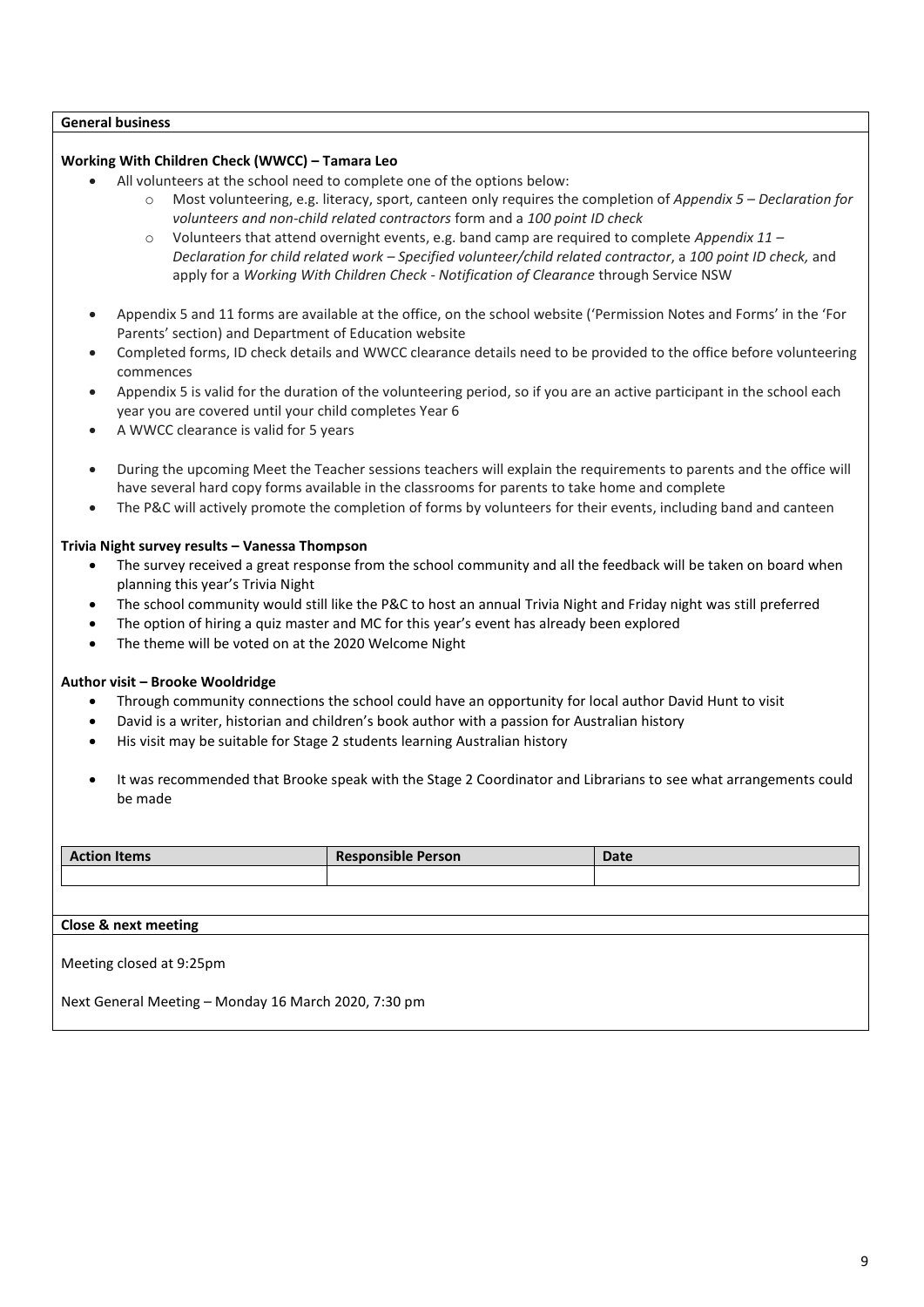## **P&C GENERAL MEETING – ACTION ITEMS (UPDATED 27 FEBRUARY 2020)**

|                           | <b>Action Item</b>                                                                             | <b>Responsible Person</b>                    | <b>Status</b>                                                                                                                                                                                                                                                                                  |
|---------------------------|------------------------------------------------------------------------------------------------|----------------------------------------------|------------------------------------------------------------------------------------------------------------------------------------------------------------------------------------------------------------------------------------------------------------------------------------------------|
| 17 February 2020          |                                                                                                |                                              |                                                                                                                                                                                                                                                                                                |
| Principal's report        | Publish educational acronyms<br>glossary in the school newsletter<br>and on the school website | Bronwyn Wilson                               | COMPLETED<br>21/02/2020 - newsletter                                                                                                                                                                                                                                                           |
| Canteen report            | Provide details of waste free school<br>canteens                                               | Jen Stokes                                   | <b>OUTSTANDING</b>                                                                                                                                                                                                                                                                             |
|                           | Arrange survey for changes to<br>canteen opening days                                          | Vanessa Thompson                             | <b>OUTSTANDING</b>                                                                                                                                                                                                                                                                             |
|                           | Analyse Tuesday canteen earnings                                                               | Wendela Flokstra-Mesker/<br>Vanessa Thompson | <b>OUTSTANDING</b>                                                                                                                                                                                                                                                                             |
|                           | Arrange H&S course for Nada                                                                    | Wendela Flokstra-Mesker                      | <b>OUTSTANDING</b>                                                                                                                                                                                                                                                                             |
|                           | Investigate esky options for milk<br>deliveries                                                | Wendela Flokstra-Mesker                      | <b>OUTSTANDING</b>                                                                                                                                                                                                                                                                             |
| <b>Fundraising report</b> | Request teacher input for Wishing<br>Tree items                                                | Bronwyn Wilson/ Natasha<br>Hollerbach        | <b>OUTSTANDING</b>                                                                                                                                                                                                                                                                             |
| 2 December 2019           |                                                                                                |                                              |                                                                                                                                                                                                                                                                                                |
| OOSC report               | Invite OOSC staff to the next school<br><b>WHS</b> meeting                                     | Bronwyn Wilson                               | <b>IN PROGRESS</b><br>$17/02/2020$ - an invite will be<br>sent to the Term 1 meeting held<br>towards the end of term                                                                                                                                                                           |
|                           | Notify Karate of changes to hall use                                                           | <b>Bronwyn Wilson</b>                        | <b>COMPLETED</b><br>17/02/2020 - Karate will be held<br>in the library                                                                                                                                                                                                                         |
| <b>Fundraising report</b> | Remind families to only donate<br>uniforms that are suitable for re-<br>sale                   | Anjali Weerakoon                             | COMPLETED<br>29/01/2020 - SZapp<br>Part of pre-loved uniform stall<br>notification                                                                                                                                                                                                             |
|                           | Review P&C events calendar 2020                                                                | P&C Executive/ Bronwyn Wilson                | <b>COMPLETED</b><br>13/12/2019 - meeting with<br>Bronwyn, Vanessa & Tamara                                                                                                                                                                                                                     |
| <b>General business</b>   | Raise boys toilet issues at next<br>school executive meeting                                   | Bronwyn Wilson                               | <b>COMPLETED</b><br>17/02/2020 - students are<br>continually being reminded of<br>appropriate toilet behaviour                                                                                                                                                                                 |
|                           | Request boys toilet repairs to be<br>made by the school caretaker                              | <b>Bronwyn Wilson</b>                        | <b>COMPLETED</b><br>17/02/2020 - the school<br>caretaker has been notified and is<br>in the process of fixing the issues                                                                                                                                                                       |
|                           | Check absentee notification system<br>is working properly with office<br>team                  | Bronwyn Wilson                               | <b>COMPLETED</b><br>17/02/2020 - the system has<br>been checked and is working<br>properly                                                                                                                                                                                                     |
| <b>28 October 2019</b>    |                                                                                                |                                              |                                                                                                                                                                                                                                                                                                |
| <b>OOSC</b> report        | Investigate demountable option for<br>band rehearsals on Thursdays                             | Bronwyn Wilson/Katrina Crooks                | <b>COMPLETED</b><br>$02/12/2019 - \text{yet to be}$<br>determined; option dependent on<br>student numbers in 2020; one to<br>be used for French and the other<br>can be used if free<br>17/02/2020 - rehearsals will<br>continue in the hall and OOSC will<br>use the library during this time |
| 9 September 2019          |                                                                                                |                                              |                                                                                                                                                                                                                                                                                                |
| Principal's report        | Circulate class parent<br>responsibilities document to class<br>parents for review             | Lisa Corrigan                                | <b>IN PROGRESS</b><br>28/10/2019 - Bronwyn to provide<br>soft copy for circulation<br>$02/12/2019$ – soft copy provided,<br>circulation delayed while other                                                                                                                                    |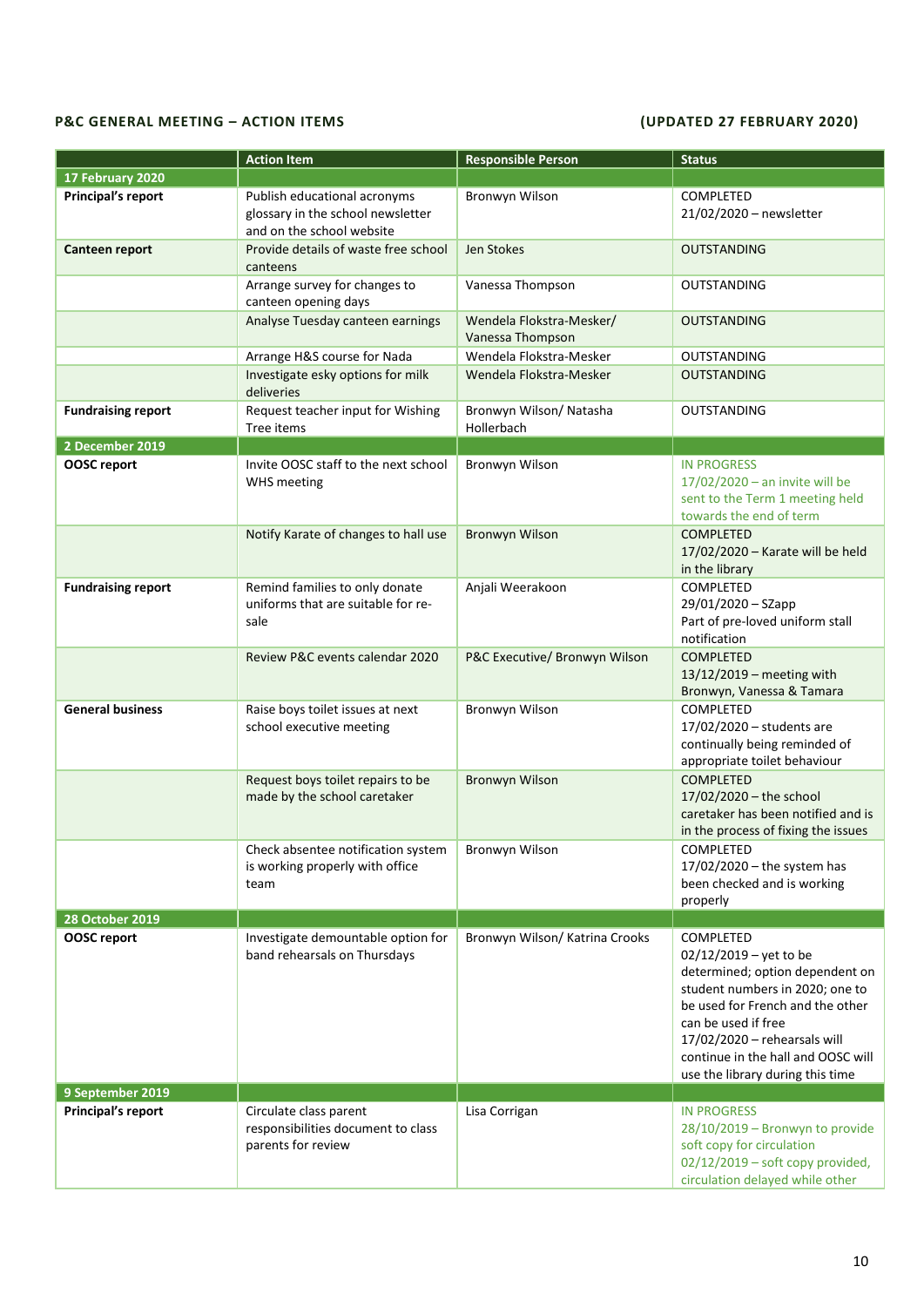| <b>5 August 2019</b>                                           |                                                                         |                                               | comms were delivered to classes;<br>will send on 03/12/19 and add<br>suggestion to attend P&C meeting<br>once per term<br>17/02/2020 - feedback received,<br>minor changes will be made by<br>P&C and reviewed by Bronwyn                                                                                                                                                                                                                                                                                                                                                                                                                                                                                                                                         |
|----------------------------------------------------------------|-------------------------------------------------------------------------|-----------------------------------------------|-------------------------------------------------------------------------------------------------------------------------------------------------------------------------------------------------------------------------------------------------------------------------------------------------------------------------------------------------------------------------------------------------------------------------------------------------------------------------------------------------------------------------------------------------------------------------------------------------------------------------------------------------------------------------------------------------------------------------------------------------------------------|
| Canteen report                                                 | Explore option to use Year 6<br>students for 'sauce station'            | Wendela Flokstra-Mesker                       | <b>ON HOLD</b><br>09/09/2019 - will move<br>investigation to Term 4<br>02/12/2019 - will investigate in<br>2020                                                                                                                                                                                                                                                                                                                                                                                                                                                                                                                                                                                                                                                   |
|                                                                | Review use of plastic spoons and<br>forks, respond to student letter    | Wendela Flokstra-Mesker/Emma<br><b>Smales</b> | <b>IN PROGRESS</b><br>09/09/2019 - positive feedback<br>for students to supply their own<br>cutlery, continue review in Term 4<br>28/10/2019 - trial of BYO cutlery<br>to be rolled out mid Term 4<br>02/12/2019 - cutlery trial delayed<br>to 2020<br>17/02/2020 - students will be<br>encouraged to bring their own<br>cutlery via School24, sustainable<br>options are still being explored                                                                                                                                                                                                                                                                                                                                                                    |
| 24 June 2019                                                   |                                                                         |                                               |                                                                                                                                                                                                                                                                                                                                                                                                                                                                                                                                                                                                                                                                                                                                                                   |
| P&C shipping container                                         | Explore repair/replacement<br>options for the P&C shipping<br>container | <b>P&amp;C Executive</b>                      | <b>IN PROGRESS</b><br>05/08/2019 - waiting on quotes<br>for replacement<br>09/09/2019 - one quote received<br>and awaiting more quotes; P&C<br>funds not available so alternative<br>funding will be explored<br>$02/12/2019$ – second quote not<br>forthcoming; will continue to<br>investigate in 2020                                                                                                                                                                                                                                                                                                                                                                                                                                                          |
| 11 February 2019<br><b>Outstanding from 3</b><br>December 2018 | Kindergarten balustrade                                                 | Bronwyn Wilson                                | <b>CLOSED</b><br>$11/02/2019$ – requires follow up<br>with Assets<br>25/03/2019 - balustrade and roof<br>to be replaced in current (12<br>month) maintenance period<br>06/05/2019 - roofing works<br>commenced for the whole school,<br>to be completed by the end of the<br>holidays, then the balustrade will<br>be replaced<br>05/08/2019 - roofing work is<br>complete but balustrade has not<br>been replaced, to be investigated<br>09/09/2019 - roofing over<br>verandah will be replaced<br>followed by the balustrade<br>28/10/2019 - existing balustrade<br>painted, current height still health<br>and safety concern, no date set<br>for replacement<br>02/12/2019 - Dept. Education<br>(Assets) have reviewed and say it<br>is ok because it met the |